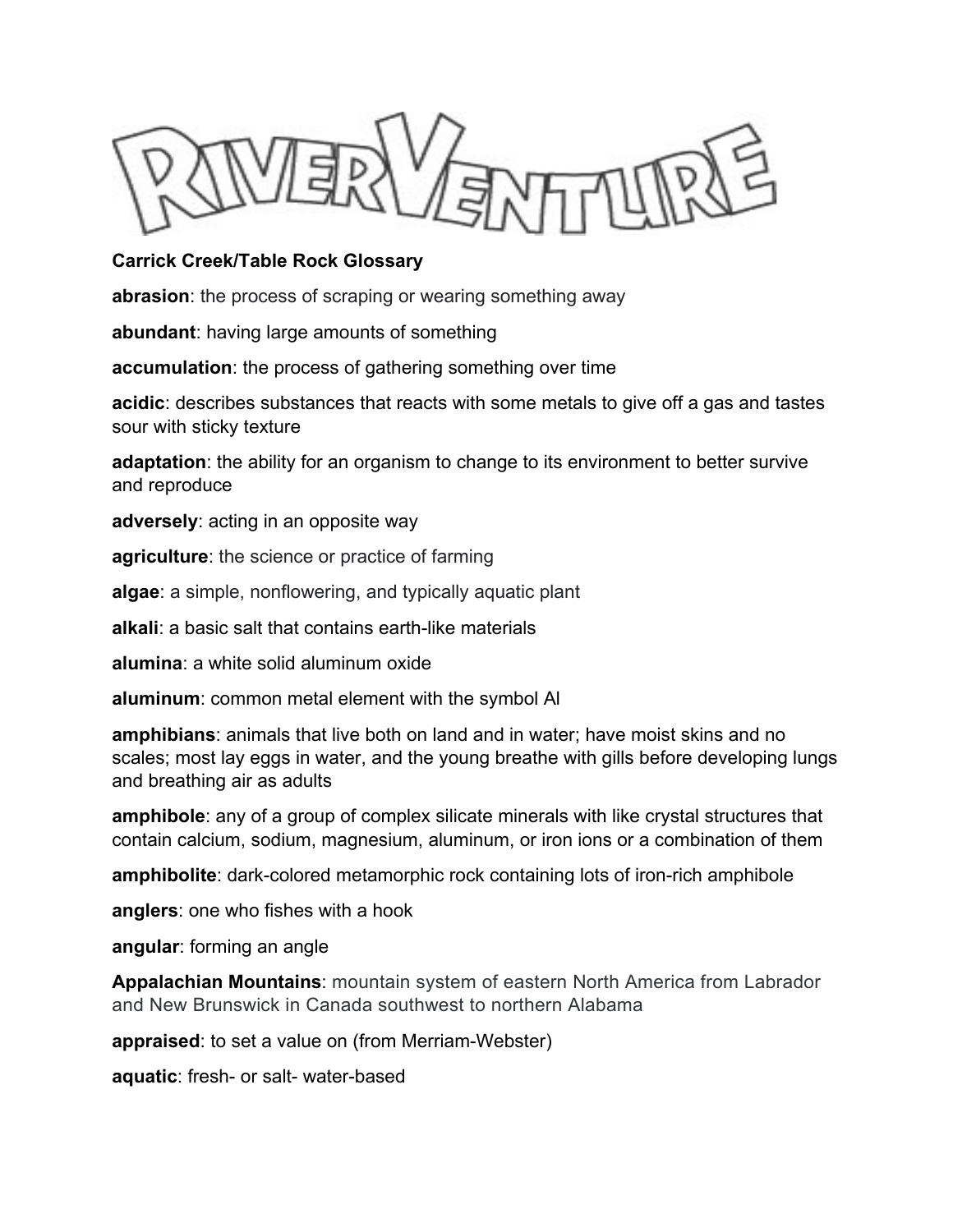**aquatic ecosystems**: water-based ecosystems and may be fresh water (lakes and ponds) or saltwater (oceans, estuaries and saltwater marshes)

**aquifer**: underground source used to pump water for growing plants

**arboreal**: refers to organisms that live in trees

**architecturally**: in a way that relates to the design and construction of buildings

**asphalt**: a mixture of sand and gravel

**asthenosphere**: the top portion of the mantle

**atmosphere**: a layer of gases that surrounds the Earth that supports life

**atoms**: small particles that make up all matter

**bacteria**: one-celled organisms found almost everywhere that can be both helpful and harmful

**baritone**: second lowest in musical pitch

**barium**: a silver-white element of the alkaline earth metal group with atomic number 56

**basalt**: igneous rock that has a uniform color with few visible crystal grains

**batholiths:** a type of igneous rock that forms when magma rises into the earth's crust, but does not erupt onto the surface

**bed load:** particles in a flowing fluid that are transported along the stream bed

**bedrock**: base of the soil horizon when weathered creates the sand, silt, and clay portion of soil

**behavior:** a response to a change in the environment

**bewitched**: to have casted a spell over

**bicarbonates**: acid carbonates

**biodiverse**: the variety of organisms at all levels in an ecosystem

**biodiversity**: the variety of organisms at all levels in an ecosystem

**biological:** of or related to biology

**biology:** a branch of science that deals with living organisms

**biomechanical:** of or related to the study of the motion and forces of biology

**biotite:** the black variety of mica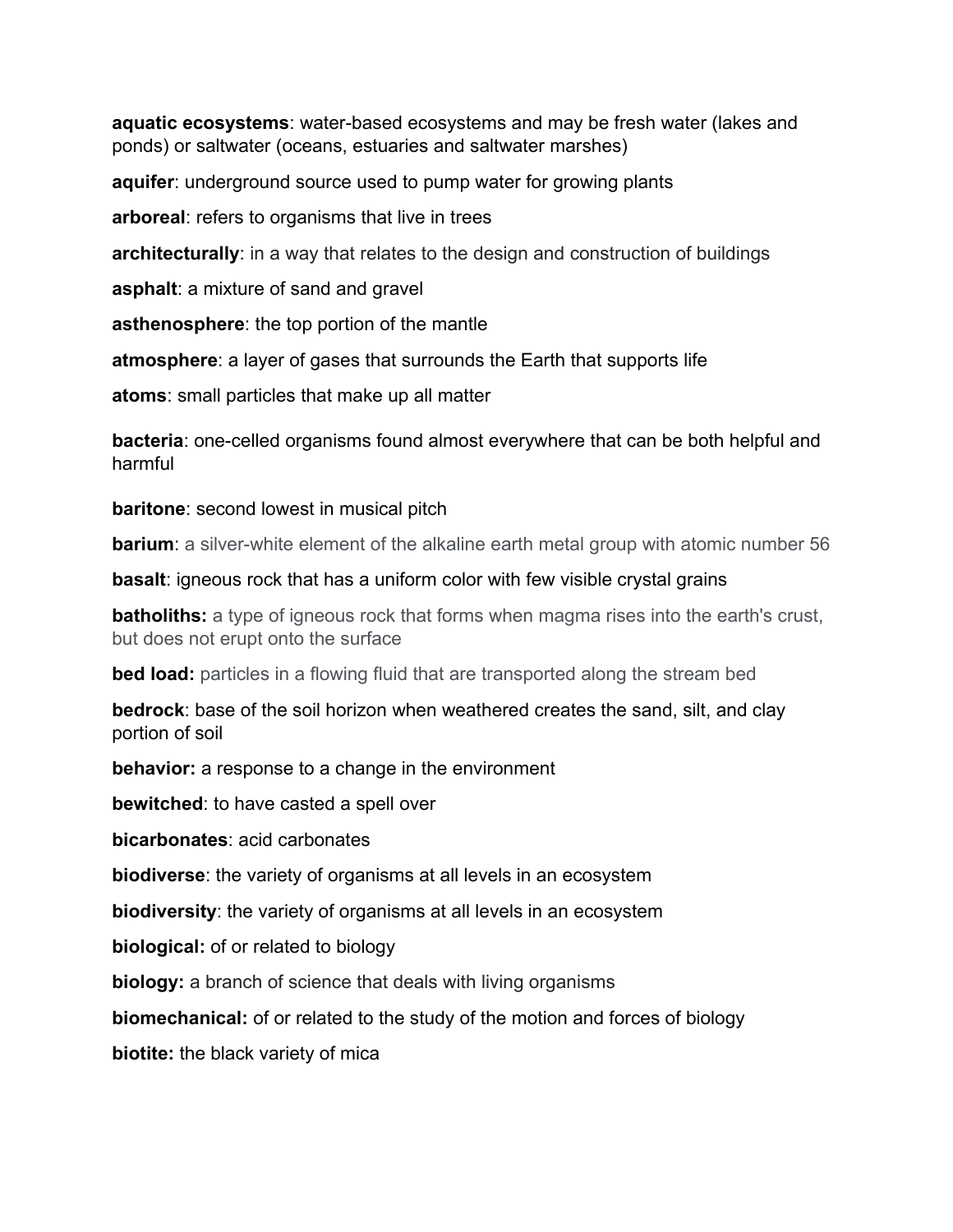**bird banding**: when a tag is attached to a bird's leg to monitor its movement, migration, and behavior for research

**birds**: animals that are warm-blooded, breathe with lungs, lay eggs, have feathers, and have a beak, two wings, and two feet

**blight**: a plant disease

**Blue Ridge Mountains**: the eastern range of the Appalachian Mountains extending from South Mountain, southern Pennsylvania, into northern Georgia

**bough**: main branch of a tree

**boulder**: a large rock

**bounty**: yield especially of a crop

**brood**: the young of an animal

**calcium carbonate**: scientific term for chalk

**camouflage**: a color or pattern that allows an animal to blend into its environment and protects it from being seen by its enemies or allows it to sneak up more easily on its food

**canopy**: the top layer of the forest

**canyon**: A deep valley with very steep sides; often carved from the Earth by a river

**carbohydrate**: molecules composed of carbon, hydrogen, and oxygen

**carbon dioxide**: gas produced by animals that plants need in order to make food

**carbon dioxide-oxygen cycle:** a process by which carbon is cycled through the atmosphere, land, water, and organisms

**carbon monoxide**: a colorless odorless very toxic gas

**Carolina Chickadee**: a chickadee of the southeastern U.S.

**Carolina Gold Rush**: started in 1799 when a 12-year-old boy discovered a fourteenpound nugget of gold in a North Carolina creekbed then eager miners explored mountain streambeds and surface quartz veins for the precious metal

**carrion**: the decaying flesh of dead animals

**cascading**: to fall, pour, or rush in

**cell**: the most basic unit of any living organism

**cellulose**: a protective framework for the cell

**channels**: the places where stream systems form as water flows and collects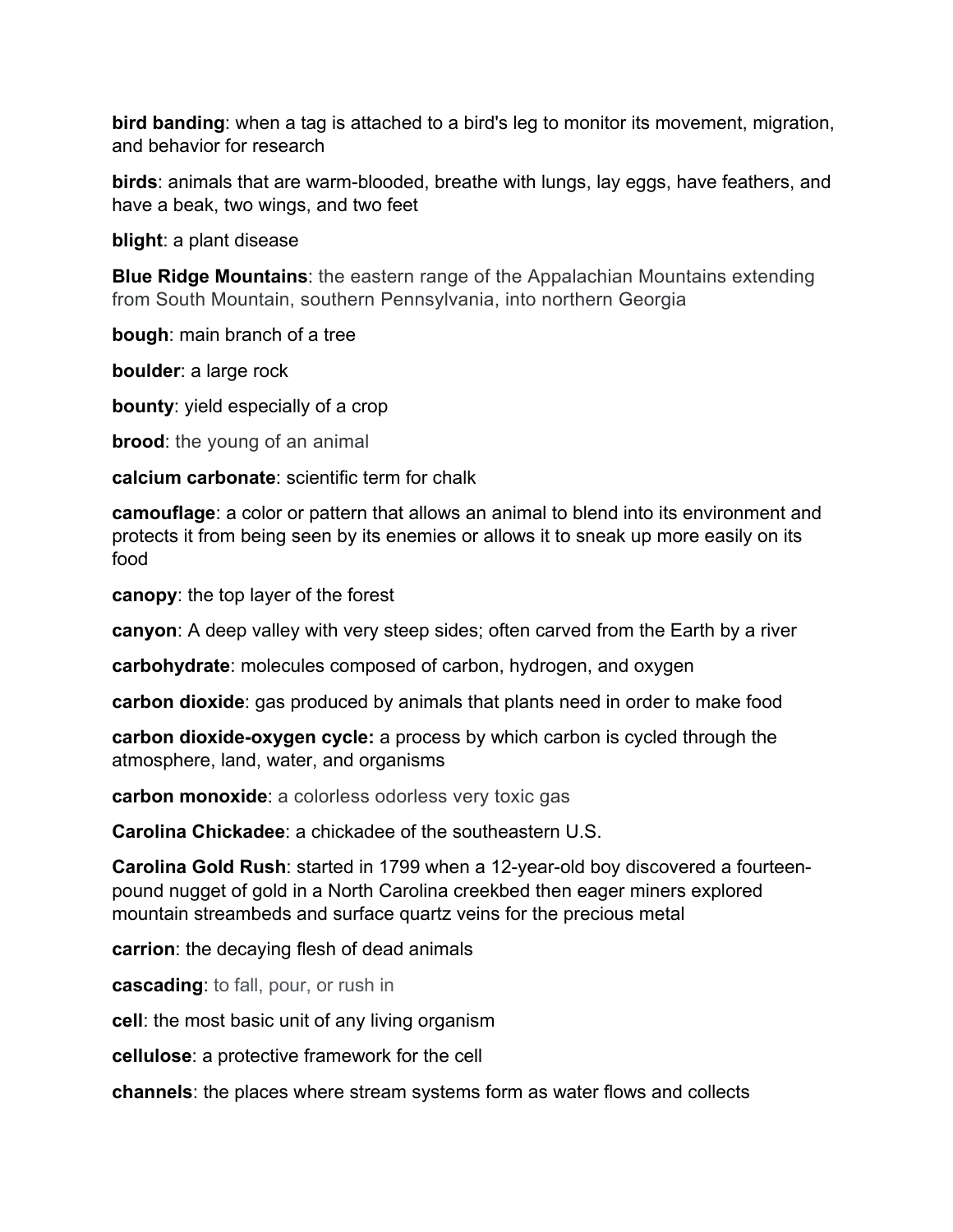### **chemical weathering:** a change in the chemical composition of the rock

**chemistry**: a science that deals with the composition, structure, and properties of substances

**Chestnut-sided Warbler**: a common warbler of eastern North America

**chrysalis**: the hardened outer protective layer of a pupa

**clay**: soil that has very small grains, much smaller than sand or silt, and holds water easily

**cleavage:** the way a mineral breaks

**cleavage planes**: a flat surface among which a mineral breaks

**climate**: the range of an area's typical weather conditions and the extent to which those conditions vary over long periods of time

**Coastal Plain:** a large, relatively flat region of southern South Carolina characterized by rivers, swamps, agriculture, and pine forests; the area between the Coastal Zone and the Sandhills

**cocoon**: an envelope, often largely of silk, which an insect larva forms about itself and in which it passes the pupa stage

**co-evolution**: when two or more species living close to each other change in response to each other

**coloration**: the arrangement of colors on an organism

**commodity**: something useful or valuable

**compound**: substances composed of two or more elements

**condensation:** the water droplets that form during the change in state from a gas to a liquid

**confluence:** a coming or flowing together, meeting, or gathering at one point

**conifers**: types of trees and shrubs such as pine trees and fir trees

**conservation**: the wise use of natural resources

**contaminant**: something that soils, stains, corrupts, or infects by contact

**continental crust**: Earth's outermost layer made up of granite

**continental divide**: a boundary that separates a continent's river systems

**converging**: to come together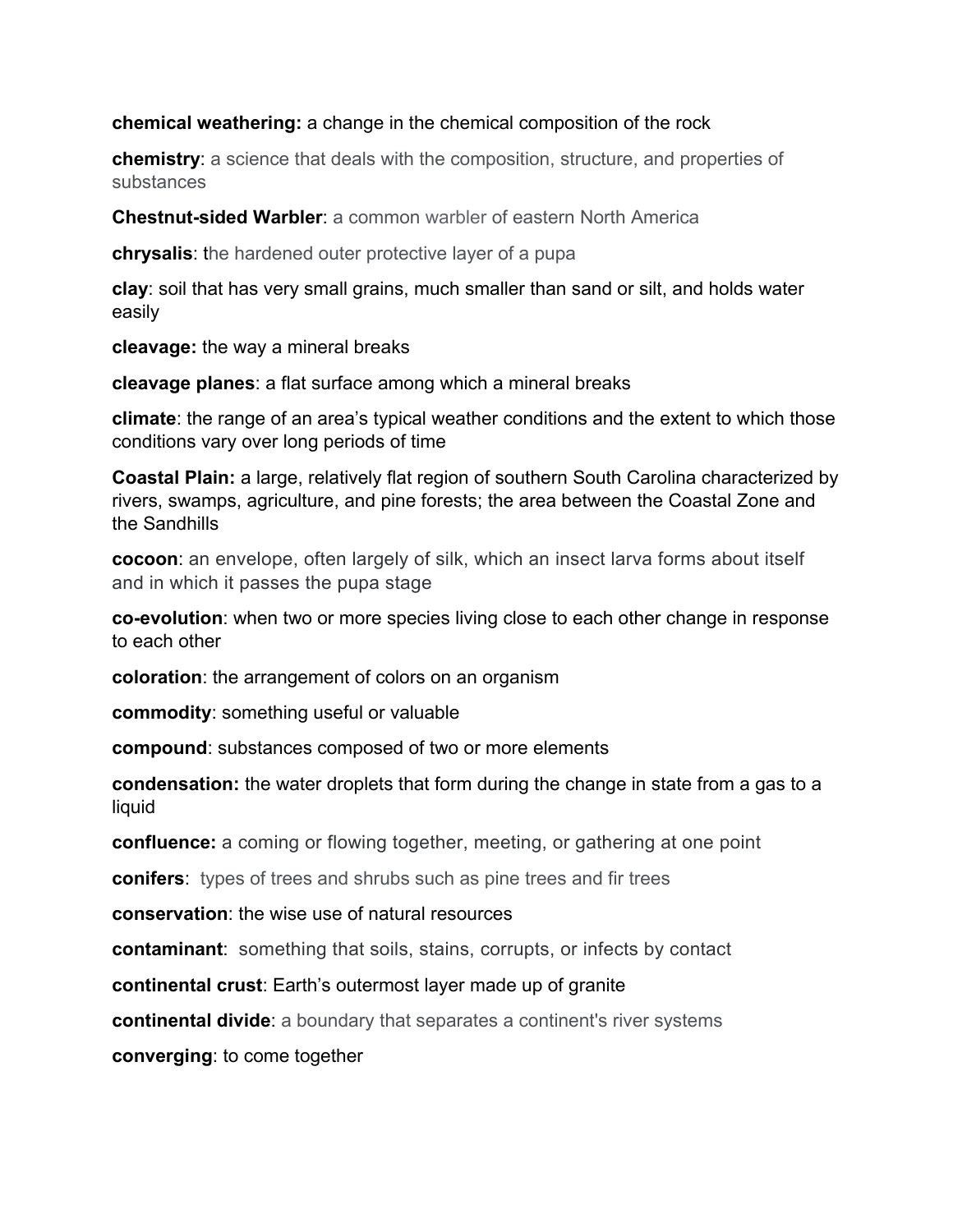**co-parenting behavior**: when both parents take care of their offspring by finding food and feeding them

**corrosion**: the wearing away due to chemical reactions

**creek**: water from streams that flows downward and meets with other water flows, gaining enough volume and eventually flow to ponds, lakes, or the ocean

**creekbed**: bottom of the creek

**creep**: the process of slow downhill movement of particles due to gravity

**crevice**: a narrow opening, especially in a rock or wall

**crust**: Earth's outermost layer that is the least dense of all the layers

**crystal**: grainy or glassy particles found in rocks and minerals

**cultivation**: the act or process of preparing the soil for the raising of crops

**cyprinella**: a type of fish that contains carps and minnows

**DDT**: an odorless, colorless compound that is used to kill insects

**deciduous forests**: forests made up of trees that lose their leaves in the winter when it is cold and often dry

**decimation**: the act of causing great destruction or harm to

**decompose**: to break down dead plants and animals

**decomposition**: the breaking down of dead plants and animals

**deforestation**: the cutting down of trees by excessive logging

**delta**: the end of a river where material is deposited by the water

**deposition:** the process in which Earth materials are eroded and put in a new location

**deposits**: the earth materials that have been eroded and put in a new location

**detrimental**: obviously harmful

**differentiate**: to recognize the difference between two things

**diffuses**: to move from one area with a high amount of something to an area with a lower amount

**dissolved load:** the portion of a stream's total sediment load that is carried

**dissolved oxygen**: the amount of oxygen that is present in water

**diverging**: to move or extend in different directions from a common point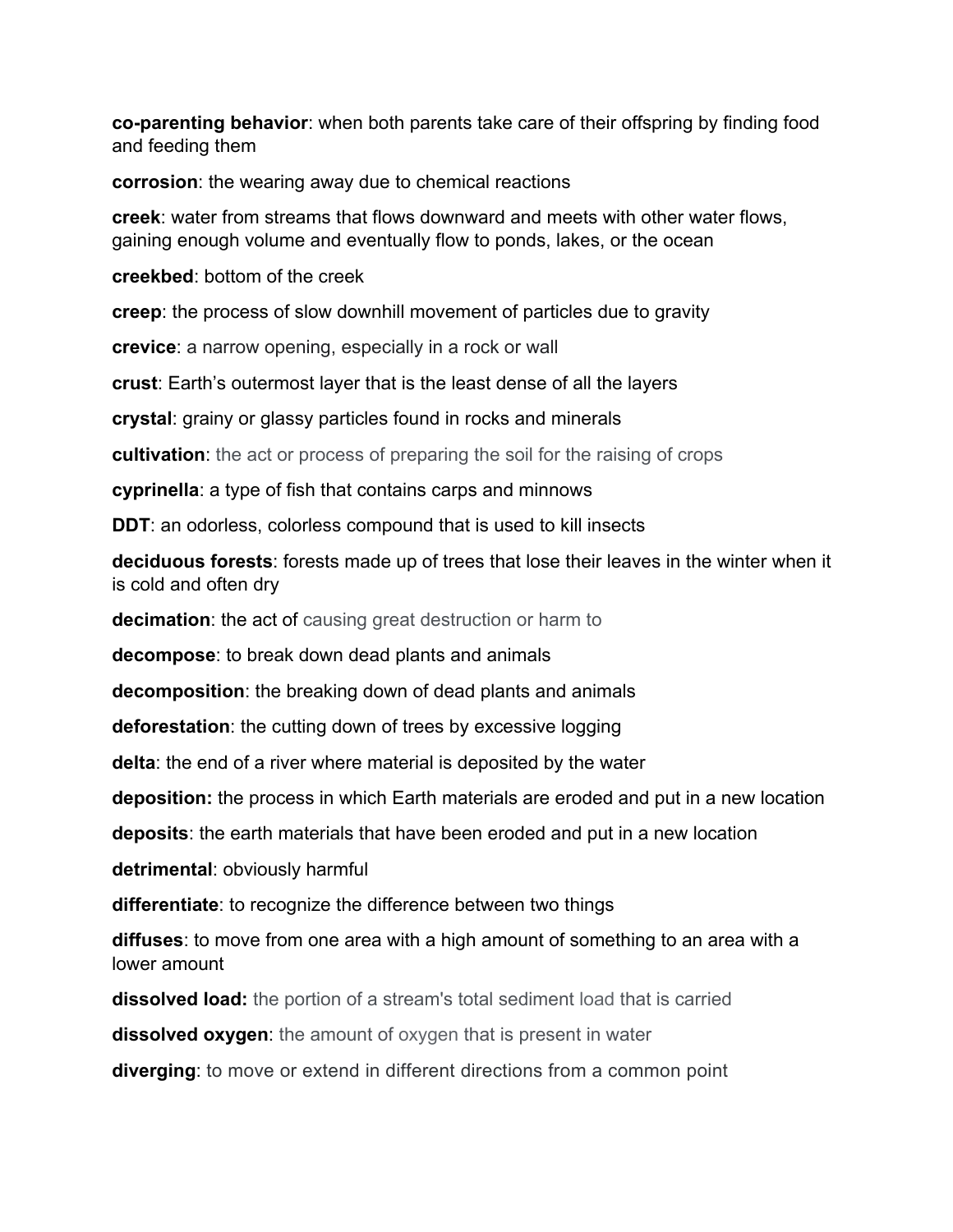**dome mountains:** mountains that form from the uplifting of a tectonic plate as magma deep within the earth rises and pushes up the crust without erupting

**dormancy**: a period of time when the growth or activity of a plant or seed stops due to changes in temperature or amount of water

**down-cutting**: to cut down as if by erosion

**drainage basins**: all of the land that water flows over or through before reaching a lake or river; watershed

**drainage divide**: the highland area that separates one watershed from another

**drought:** natural occurrence that creates a lack of water in an environment

**earthquake**: the natural occurrence when the surface of the ground shakes and rolls causing damage to the Earth's surface, like cracks and other openings, and damage to roads and buildings

**ecological**: the role of an organism in its environment including type of food it eats, how it obtains its food and how it interacts with other organisms

**ecosystems**: complex, interactive systems that include both the living components and physical components of the environment

**ectothermic**: describes animals, including fish, amphibians, and reptiles, which have an internal body temperature that changes with the temperature of the environment

**electrochemical process**: the process that creates a chemical change by adding electric current

**elevation**: height above a given level, especially sea level

**emplaced:** to have put into position

**endothermic**: describes animals, including birds and mammals, that maintain a nearly constant internal temperature and do not change with the temperature of the environment

**enzymes**: proteins that serve as catalysts (something causes a reaction) in a living organism

**erosion**: the process in which Earth materials like rock, sand, and soil are being carried away from their original location usually caused by water and wind

**evaporation:** a change in state from a liquid to a gas

**evergreens**: trees with thin, waxy needles that protect them from freezing and from losing water

**exfoliation**: the process in which rock layers are peeled away from a mountain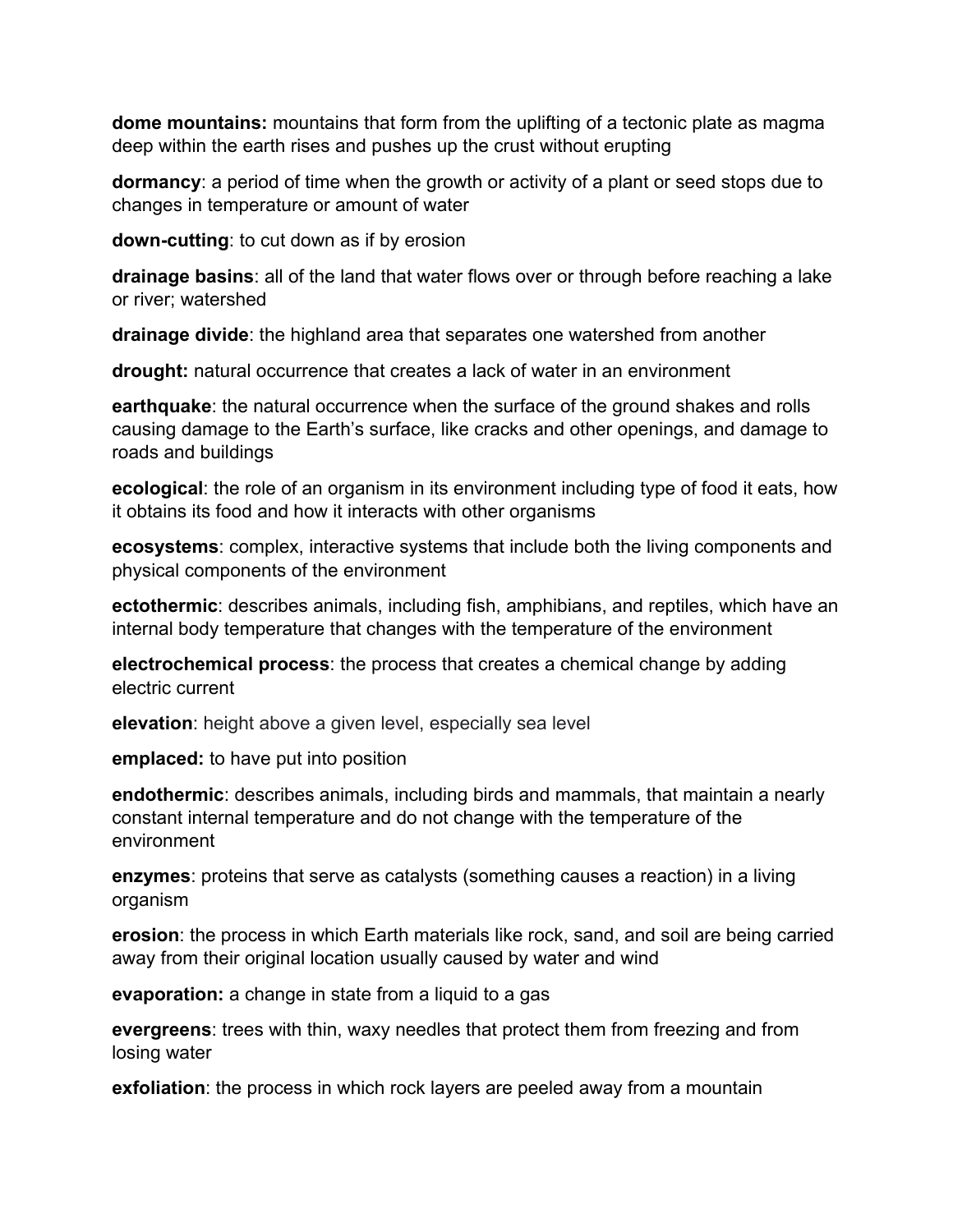**expansion**: the act of increasing the volume of something

**extracts**: products prepared by withdrawing by a physical or chemical process

**fault zones**: areas where plate boundaries and tectonic forces result in the buildup of pressure

**fault-block mountains:** mountains that form when a normal fault uplifts a block of rock

**fauna**: the animals characteristic of a region, period, or special environment

**feldspar**: a common pink or white mineral that is dull or pearly and can scratch glass

**fishery**: a place for catching fish

**fissures**: a narrow opening or crack of considerable length and depth usually occurring from some breaking or parting

**fledge**: to leave the nest as a young bird

**fledglings**: a young bird that has just left the next

**flora**: plant, bacterial, or fungal life characteristic of a region, period, or special environment

**flood:** a natural occurrence when a lot of water causes rivers and streams to overflow their banks over the surrounding land around them; usually caused by heavy rainfall in the area

**floodplains**: an area of low-lying ground next to a river

**flowering plants:** plants that make seeds within their flowers

**fluctuation**: to shift back and forth uncertainly

**fold mountains:** mountains that form when pressure from earth is applied slowly

**foliage**: plant leaves collectively

**foliation**: the process of creating layers or bands of minerals in metamorphic rocks

**food chain**: a model used when scientists describe the way energy is passed from one organism to another

**food web**: interconnected food chains

**fracture**: the act or process of breaking

**fronds**: the leaves or leaflike parts of a palm, fern, or similar plant

**frost wedging:** the process in which water freezes and thaws in the cracks of rocks causing ice to expand and contract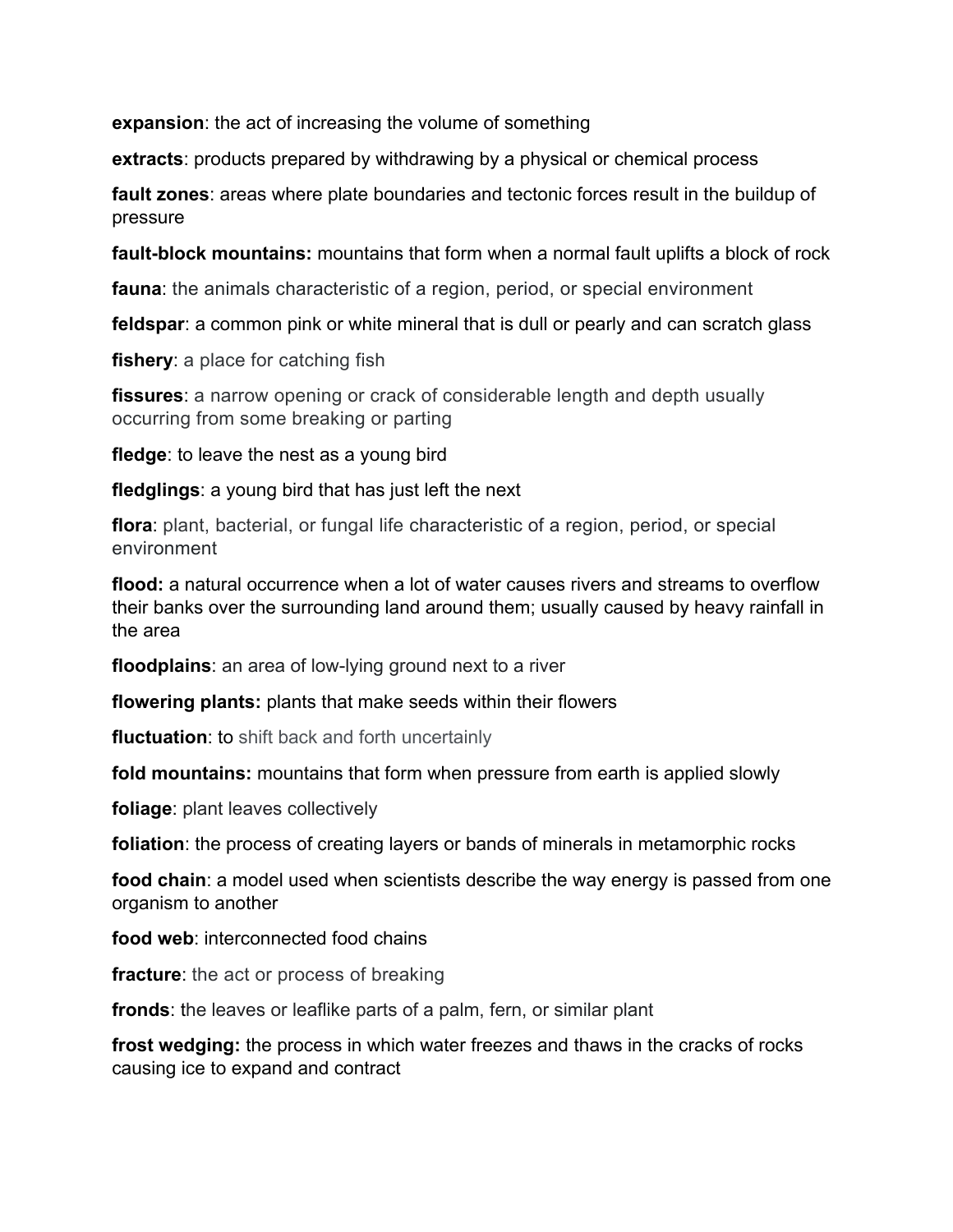**fungus (plural – fungi)**: mostly multicellular organisms that do not move to get food, but do need to absorb nutrients from other organisms (either living or dead)

**gait**: a person's manner of walking

**gelatinous**: resembling jelly

**geography**: the study of the physical features of the earth and its atmosphere and its human activity

**geologic**: describing landforms

**geologists**: people who study geology

**geology**: the study of the Earth, the materials of which it is made, the structure of those materials, and the processes acting upon them

**girths**: the measurements around the middle of something

**glaciers**: huge sheets of ice that cover land; found where temperatures are very cold

**global warming**: the increase in Earth's average surface temperature

**glucose**: a simple sugar produced by plants during photosynthesis that the plant uses for food

**gneiss**: common metamorphic rock often granite-like in composition/comparison

**gradient**: an inclined part of a road or railway

**granite**: igneous rock containing crystals of different types of minerals

**gravitropism:** the process in which many species grow away from gravity

**gravity:** a pull that makes objects fall to the ground

**groundwater**: water that seeps into Earth's surface

**gullies**: a small valley or trench

**gully erosion:** erosion caused by the widening of gullies

**habitat**: the natural home or environment of an animal, plant, or other organism

**hatcheries**: places for hatching eggs (as of fish)

**hatchlings**: young animals that have recently emerged from their eggs

**headwaters**: the source of a stream

**hemlock**: a common species of tree that has needles instead of leaves; often at relatively high elevations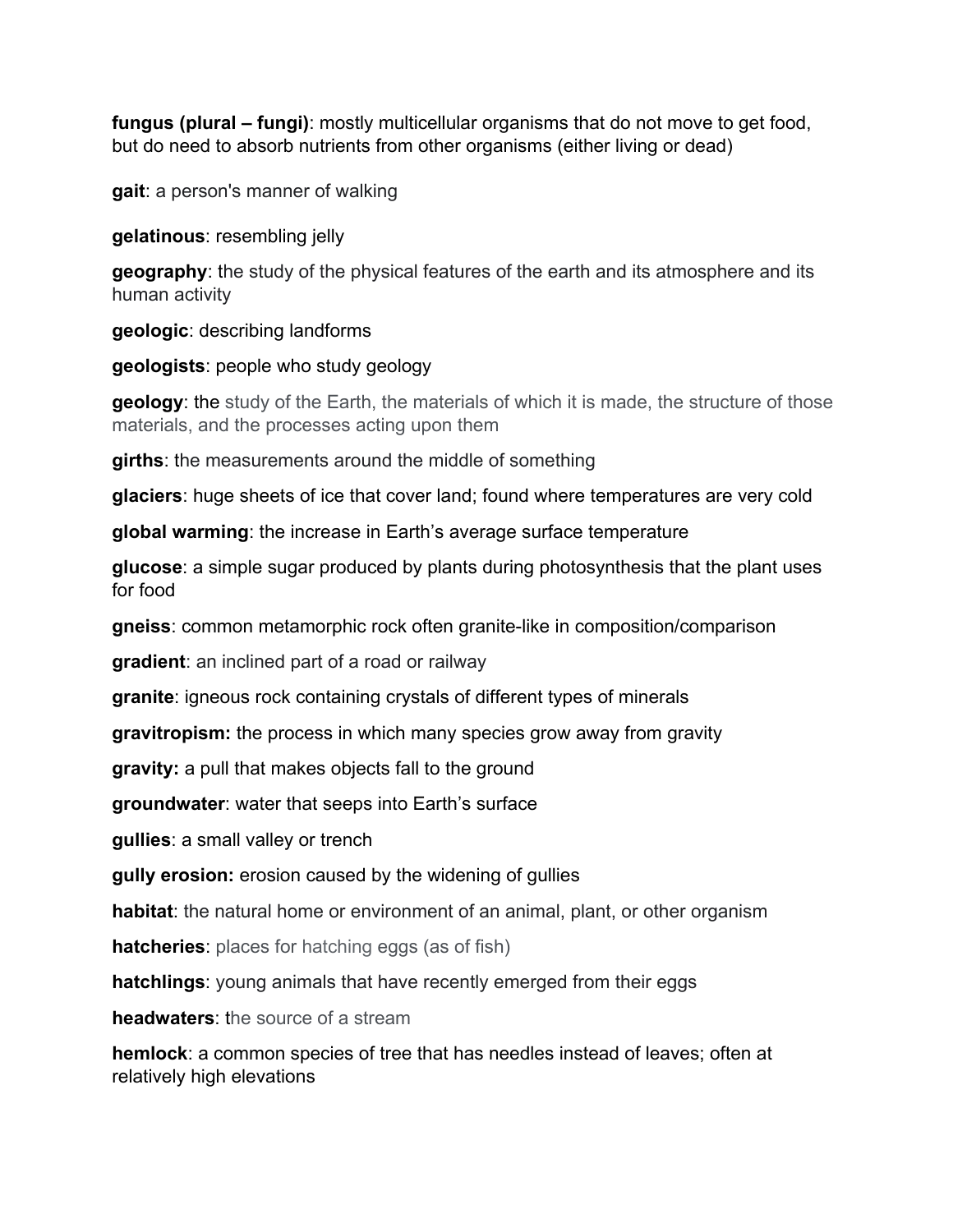**herbaceous**: of, relating to, or having the characteristics of an herb

**hibernating**: reducing body activity in order to conserve food stored in the body

**hormone**: protein that coordinates body

**hornblende**: an amphibole mineral that forms black or dark green bands

**humidity**: a measure of the amount of water vapor in the air

**humus**: dark, soft, and very crumbly soil that is made up of decayed parts of once-living organisms

**hybrids**: the offspring has one copy of the dominant trait and one copy of the recessive trait; also called heterozygous

**hydrogen**: common element with the symbol H with an atomic number

**hydraulic**: operated, moved, or affected by **means** of water

**hydrochloride**: a chemical substance that is a combination of a metal or base with hydrochloric acid

**hydrochloric acid**: a colorless, strong acid containing hydrogen and chlorine

**hydroelectric power**: a form of energy that utilizes the power of flowing water to generate electricity

**hydrologic cycle**: the process by which water changes states through the processes of evaporation, condensation, and precipitation between Earth's surface and atmosphere; also known as the water cycle

**hydrolysis**: the chemical breakdown of a compound due to reaction with water

**ice erosion**: the process in which ice scrapes materials off rocks and soil as it moves across their surfaces

**igneous**: rock that was once melted from magma or lava that has cooled and hardened; may be glassy or grainy with crystals of different types of minerals in them, such as granite; may be a uniform color with few visible crystal grains, such as basalt; have holes in them from gas bubbles that were trapped when lava cooled, such as scoria or pumice; and typically do not have layers

**imperceptible**: extremely slight

**impermeable**: not allowing fluid to pass through

**incubating**: sitting on (eggs) in order to keep them warm and bring them to hatching by a bird

**infestation**: the presence of an unusually large number of insects or animals in a place, typically so as to cause damage or disease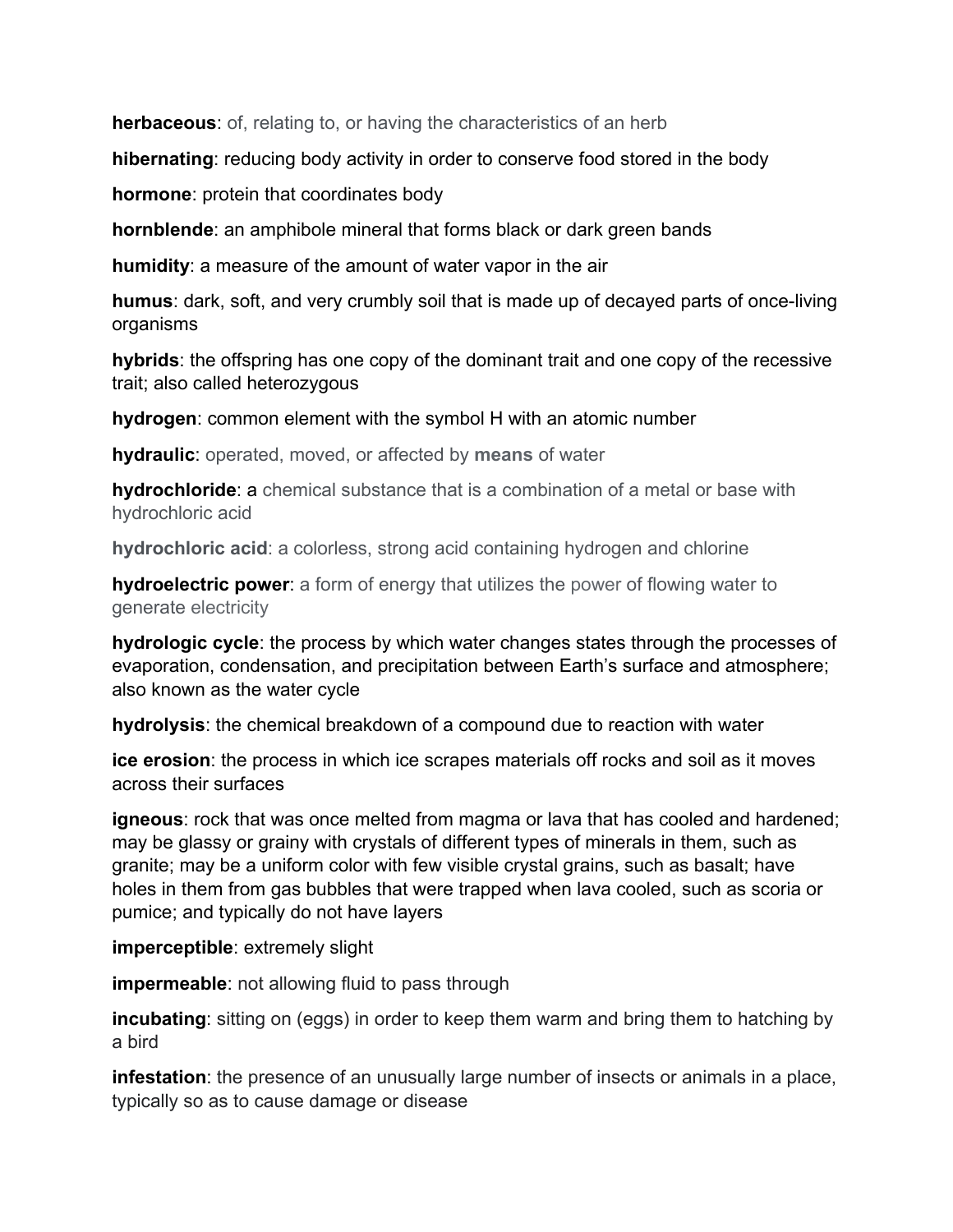**insecticides**: substances used for killing insects

**insulation**: material that is used to stop the passage of electricity, heat, or sound from one conductor to another

**intrusion**: the act or process of thrusting oneself in without invitation, permission, or welcome

**invasive:** tending to spread especially in a quick manner

**ion:** compound created by the transfer of electrons (positively charged atomic particle)

**iron**: common metal and element with symbol Fe that turns reddish-brown when rusted due to chemical change

**iron oxide**: iron rust that turns reddish-brown when rusted due to chemical change

**juvenile**: undeveloped

**landform**: a natural feature of the earth's surface

**landscape**: all the visible features of an area of land

**larva**: the active immature form of an insect

**lava**: molten rock (magma) that reaches Earth's surface

**lichens**: simple slow-growing plants that typically form a low crusty or leaflike growth on rocks, walls, and trees

**limestone**: common sedimentary rock that is likely to change through the process of chemical weathering

**lithosphere**: the crust and top layer of Earth's mantle

**loblolly pine**: a pine tree of the southern U.S. that has very long slender needles and is an important source of timber

**macro-invertebrates**: any animal lacking a backbone and large enough to see without the aid of a microscope

**magma**: molten rock found beneath the Earth's surface

**mammals**: animals that grow fur or hair, usually give birth to live young, and can nurse their young with milk

**mantle**: the middle and thickest layer of Earth's crust that is dense, hot and semi-solid

**marble**: common metamorphic rock often used to make blocks for homes and office buildings

**mass movement**: when rocks and soils on a slope are no longer able to stay in place and begin to move down the hill or mountain side as a result of gravity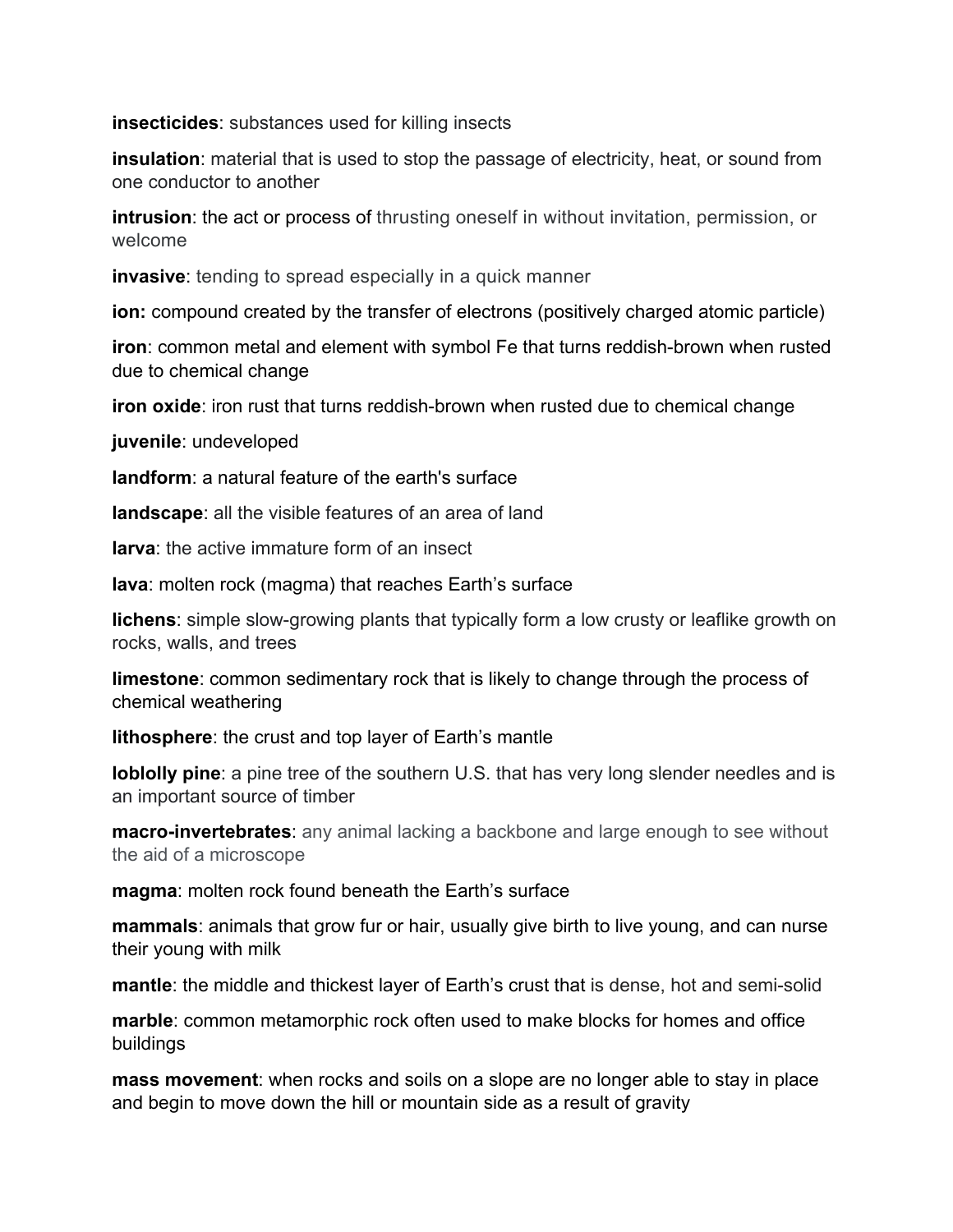#### **meandering**: following a winding course

**mechanical weathering:** the physical processes that break down rocks at or near the surface of the earth

## **medicinal plants**: plants used in the making of medicine

**metamorphic**: rocks that were once another type of rock deep inside Earth, but heat and pressure caused the minerals to change and form a new type of rock; could have been sedimentary rocks, igneous rocks, and even other metamorphic rocks; have minerals that line up in layers; some have bands or stripes of alternating light and dark mineral colors; sometimes the heat just changes the size of the mineral crystals; they do not always have layers or bands if formed mainly from heat

**metamorphism**: process that changes rocks that were once another type of rock deep inside Earth, but heat and pressure caused the mineral to change and form a new type of rock

**metamorphosis**: the process of changes (may be in appearance, color, shape, or growth of new structures) in form that some animals undergo in their life cycle

**mica:** a shiny mineral with a layered structure sometimes found in granite or other rocks, or as crystals

## **microcosm**: a little world

**microorganisms**: living things that are too small to be seen without magnification (seen through a microscope or magnifying lens); can be single-celled or multi-celled

**microscopic**: describes something that is very small and only able to be seen with a microscope

**migration**: the movement of animals over the same route in the same season each year; allows animals to take advantage of resources (like food and water) in one location when they run low in another location

**minerals**: solid materials formed in nature that have never been alive and have properties by which they can be identified

**molecules**: a group of atoms bonded together

**monolith**: a large single upright block of stone

**Mount St. Helens**: volcanic mountain now 8,363 feet (2,549 meters) high in the Cascade Range of southwestern Washington

**mountain**: a place on Earth's surface where the land is much higher than the land that surrounds it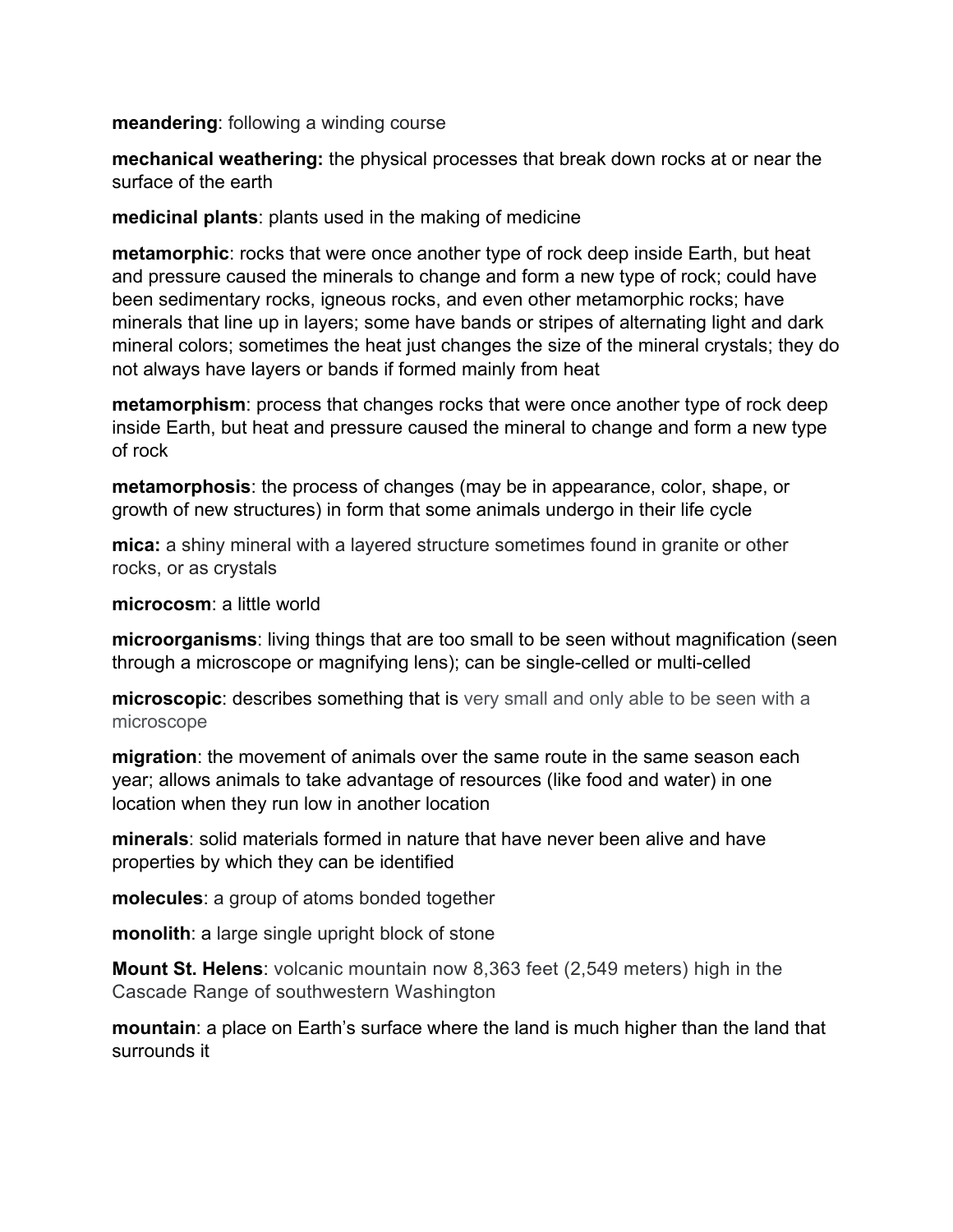**mucus**: a slippery liquid released from the body of an animal in order to moisten or protect

**mudslides**: when rocks and soils on a slope are no longer able to stay in place and begin to move down the hill or mountain side very fast as a result of gravity

**mutually beneficial relationship**: a relationship in which two organisms benefit because the two organisms work closely together to help each other survive

**nectar**: a sweet liquid produced by flowers and collected by bees and other insects

**Niagara Falls**: waterfalls in the Niagara River (36 miles or 58 kilometers long) on the border between the U.S. (New York state) and Canada

**nitrogen**: common gas that comprises 78 percent of the Earth's atmosphere; atomic symbol - N

**nitrogen cycle**: process by which nitrogen gas is returned to the air in a form that plants can use

**nocturnal**: done, occurring, or active at night

**nonvascular**: plants that do not have a well-developed system for transporting water and food; therefore, do not have true roots, stems, or leaves; must obtain nutrients directly from the environment and distribute it from cell to cell throughout the plant; usually small in size and grow close to the ground

**non-venomous**: not poisonous

**nymph**: an immature form of an insect that does not change greatly as it grows

**obsidian**: hard, dark, glasslike igneous rock

**oceanic crusts**: outermost layer of the Earth's surface which underlies the ocean basin; thinner than continental crust; more dense than continental crust

**offspring**: an animal's young

**omnivore**: animals that eat both producers (animals that make their own food) and consumers (animals that cannot make their own food)

**opaque**: not able to be seen through

**Ordovician era**: occurred about 440 million years ago, involved massive glaciations that locked up much of the world's water as ice

**organism**: something that is alive

**oxbow:** a U-shaped bend in the course of a river or lake

**oxidation**: the reaction of oxygen in air or water that causes breakdown to occur in rocks, minerals, or metals; in the case of iron, oxidation causes the formation of rust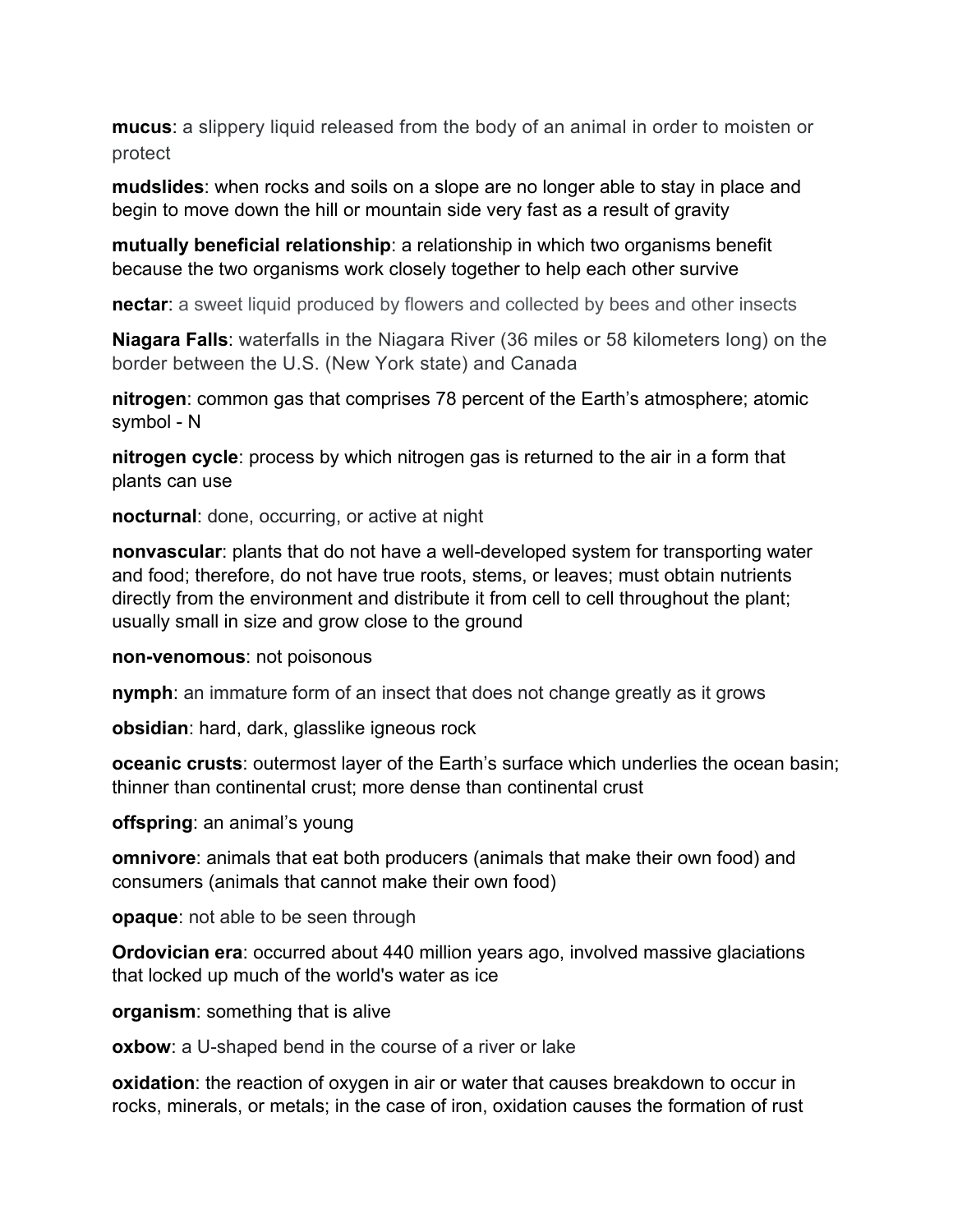**palisades**: a line of bold cliffs

**perching**: to be resting on something usually high above the ground

**Peregrine falcon:** a type of falcon that is very swift

**pheromones**: a chemical substance produced and released into the environment by an animal

**phosphorus**: the chemical element of atomic number 15 that is a nonmetal

**photosynthesis:** the process by which plants make their own food, a simple sugar, for survival

**phototropism**: the process in which many species like plants and fungi will grow in response to light

**phytoplankton**: plankton (the small and microscopic organisms drifting or floating in the sea or fresh water) consisting of microscopic plants

**plains**: a flat region of lowlands that occurs at the bottoms of valleys

**plagioclase**: feldspar mineral that forms white bands

**plate tectonics:** the unifying theory that explains the past and current crustal movements at the Earth's surface

**plutons:** bodies of intrusive igneous rock

**pollination**: the spreading of pollen from flower to flower

**pollution**: anything that harms the natural environment

**population**: all members of one kind of organism that live in a particular area

**potassium**: a common chemical element with the symbol K and the atomic number 19 found often in nature

**porous**: having minute spaces or holes through which liquid or air may pass

**precaution**: care taken in advance

**precipitation**: the type of water falling from the clouds is rain, snow, sleet, or hail

**predation**: the preying of one animal on others

**predators**: animals that hunt and kill other animals for food

**predecessors**: the object or machine that came before it in a process of development

**predominant**: present as the strongest or main element

**preserves**: areas restricted for the protection of natural resources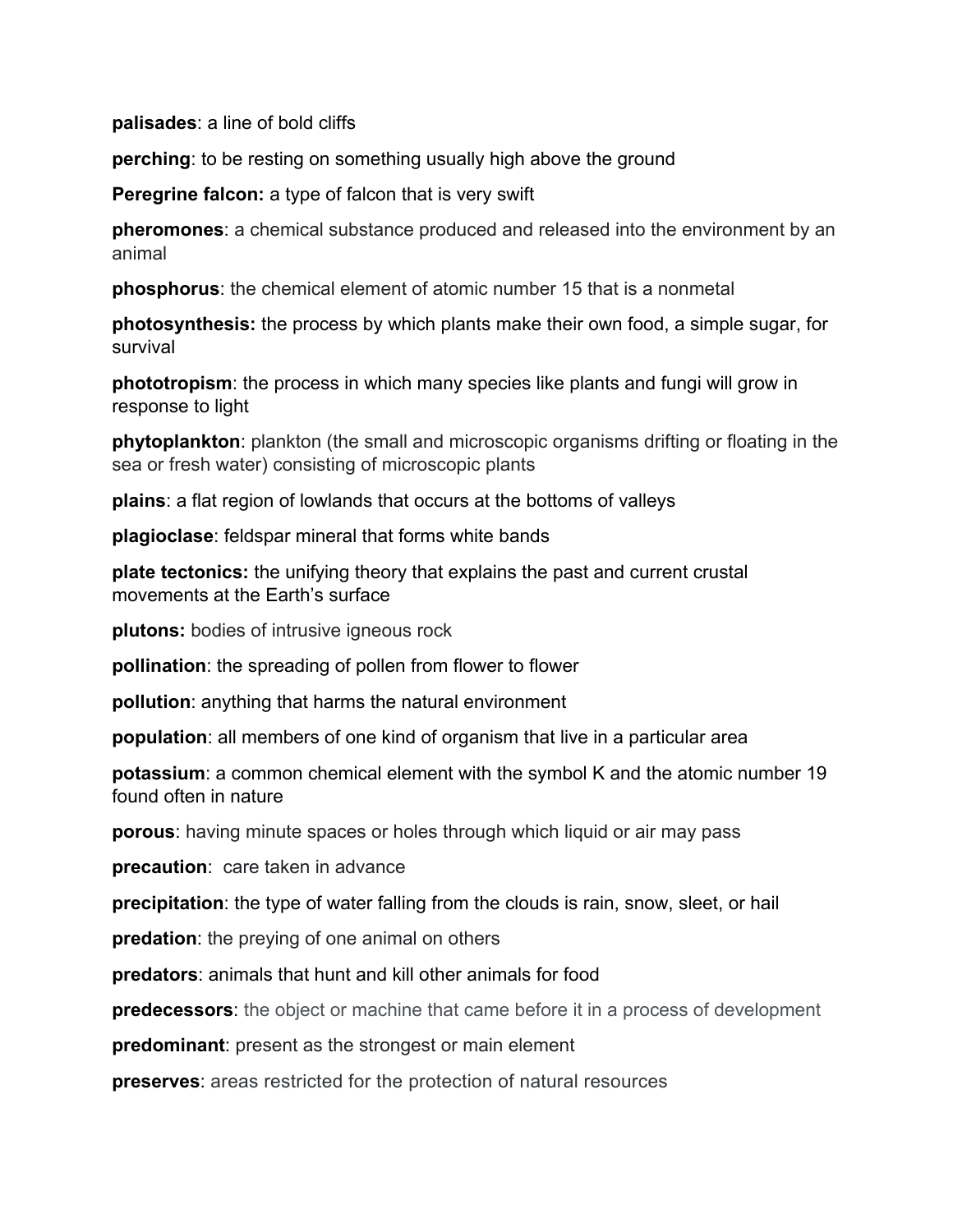**prey**: animals that are hunted and killed as food for other animals

**primitive**: original

**proboscis**: the nose of a mammal, especially when it is long and mobile

**propagate**: to pass along to offspring

**prospector**: a person who searches for mineral deposits

**protected species**: a species of animal or plant forbidden by law to harm or destroy

**protein**: molecules composed of chains of amino acids (molecules that are composed of carbon, hydrogen, oxygen, nitrogen, and sometimes sulfur)

**protozoa**: a common group of single-celled organism

**pungent**: having a sharply strong taste or smell

**pupa**: an insect in its inactive immature form between larva and adult; also known as chrysalis

**pupal**: relating to the pupa

**quartz**: common glassy mineral that can scratch

**radius**: a straight line from the center to the circumference of a circle or sphere

**rain erosion:** the process in which Earth materials like rock, sand, and soil are being carried away from their original location by rain

**receptacles**: objects or spaces used to contain something

**reclusive**: avoiding the company of other people

**recreation**: activity done for enjoyment when one is not working

**refuges**: places that provides shelter or protection

**regenerate**: regrow to replace lost or injured body part

**reptiles**: animals that are ectothermic (cold-blooded), breathe with lungs, most lay eggs, although in some the eggs hatch inside the female, and have scales or plates

**reservoirs:** a large natural or artificial lake used as a source of water supply

**resilience**: the ability to recover quickly from difficulties

**respiration:** the process in which energy is released from food in most organisms

**retractable**: able to be drawn back or back in

**rhododendron**: a common type of shrub or tree with showy flowers and evergreen leaves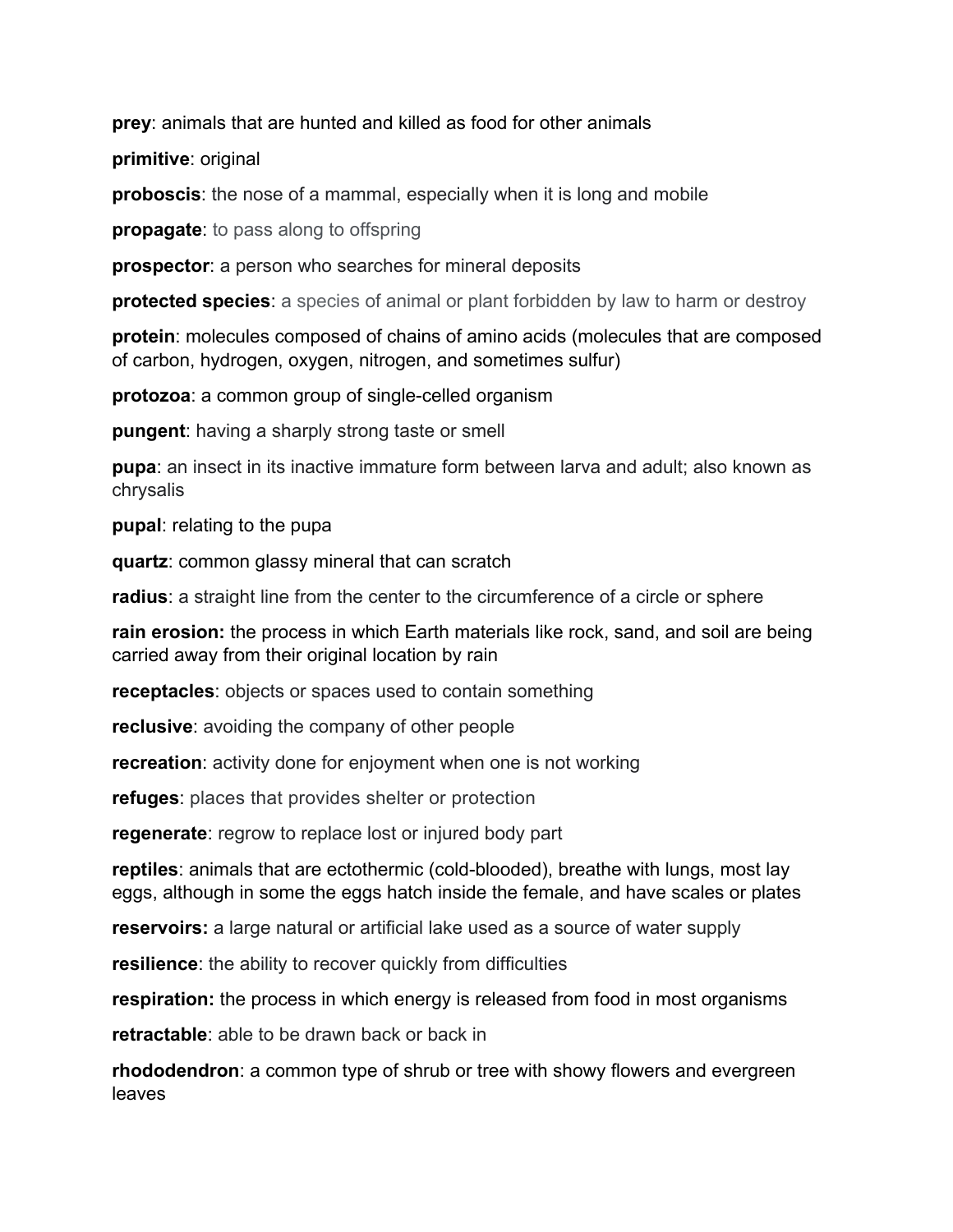**rill erosion**: the process of Earth materials like rock, sand, and soil being carried away from their original location by rills (small channels) being cut out by rainwater and then becoming gullies

**river**: water that flows toward the ocean and is a freshwater habitat

**rock**: hard, solid, non-living materials that make up Earth

**rock cycle**: the ongoing natural process that can change rocks from one form to another

**rockslides**: when rocks on a slope are no longer able to stay in place and begin to move down the hill or mountain side very fast as a result of gravity

**runoff**: water from precipitation that does not evaporate or enter the ground

**salmon**: a common type of fish that is found in North America

**Sandhills:** the hilly, central area of South Carolina that was a prehistoric beachfront (55-100 million years ago) and is marked by deposits of sand and sedimentary rock

**sandstone**: common sedimentary rock often used to make blocks for homes and office buildings

**sapling**: a young tree

**saturated zone:** a point at which the ground is completely soaked

**schist**: common metamorphic rock that has a tendency to split into layers

**secrete**: produce and discharge (a substance)

**sediment load:** composed of suspended and/or dissolved rock and mineral particles from a stream

**sedimentary**: rocks usually made up of pieces of rock that have been pressed and cemented together; can be recognized by being made of sediments of various sizes, including pebbles, sand grains, silt, and clay/mud; and may contain fossils

**sediments**: pieces of older rocks that have been broken down by the process of weathering

**seepage**: the slow escape of a liquid or gas through small holes

**seizing**: taking control of

**shale**: common sedimentary rock containing silt- and clay- size particles

**sheet erosion**: the process of Earth materials like rock, sand, and soil being carried away from their original location by flowing sheets of rainwater

**shiners**: type of fish that is part of the minnow family found in creeks and small rivers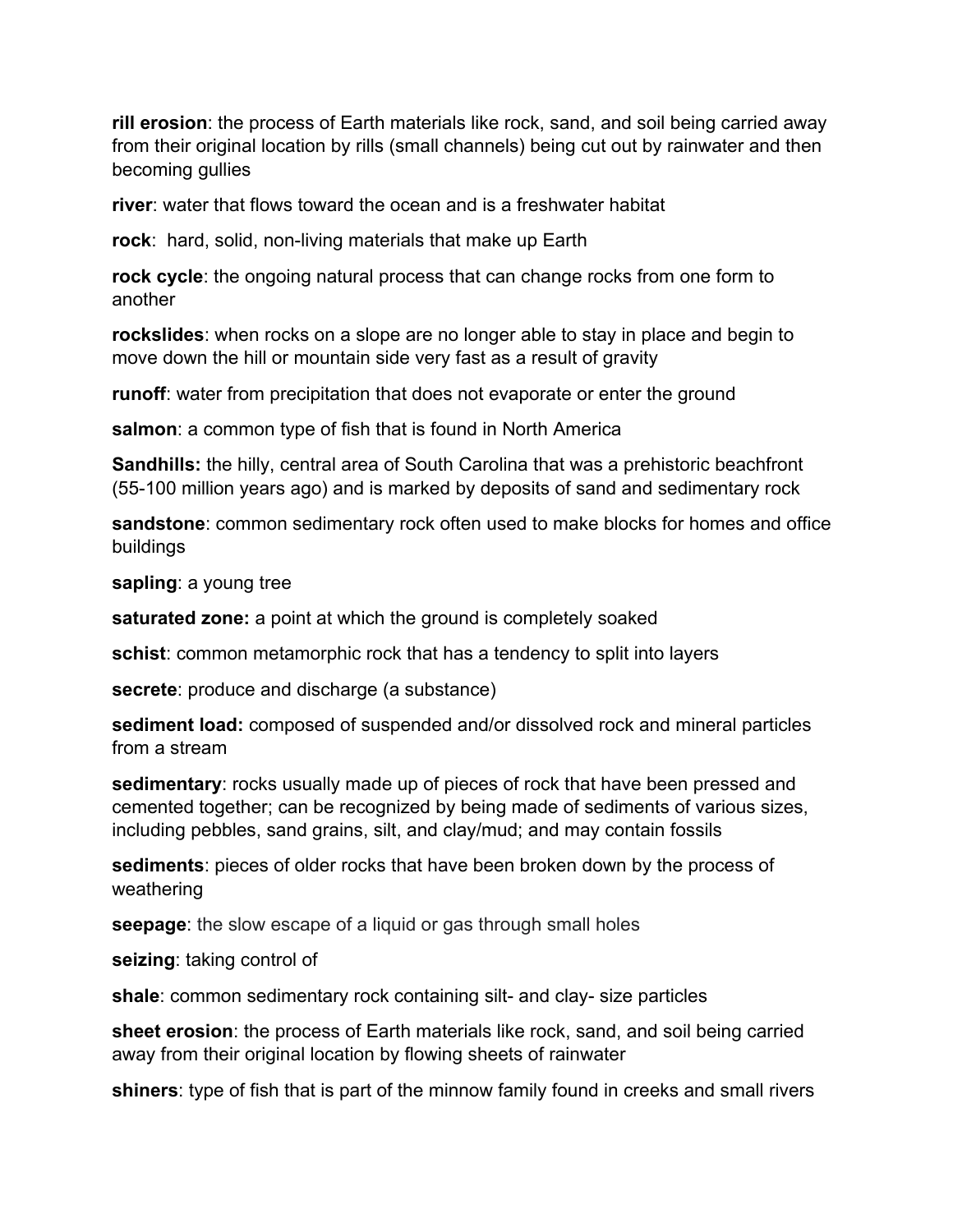**silicate**: a salt that contains the element silicone and oxygen

**silicon dioxide (Si02)**: a hard, unreactive, colorless compound which occurs as the mineral quartz

**silt**: soil that contains pieces that are smaller than sand and feels like powder

**sinkholes**: holes caused by erosion in rocks formed, depending on the rock present, the way water is moving, and the minerals in the water

**slate**: common metamorphic rock that splits easily into thin slabs

**slope gradient**: the action of particles (gradients) in higher elevations causes the water to move faster and much erosion takes place

#### **sodium**: salt

**soil**: the loose, top layer of Earth's surface made up of pieces of rock, sand, water, air, and pieces of dead organisms

**soil horizons**: the layers of soil

**soil profile**: all of the layers, or horizons, of the soil; consist of three layers - topsoil, subsoil, and parent material above bedrock

**solution:** a special type of mixture in which one substance is dissolved evenly into another substance

**solvents**: the substances in a solution that have the greatest amount

**spawning**: releasing or depositing eggs of a fish

**splash erosion**: the process of Earth materials like rock, sand, and soil being carried away from their original location from the impact of raindrops

**spore-bearing plants**: non-flowering plants that produce spores instead of seeds

**stamen**: the male organ of a flower

**sterile**: unable to reproduce

**stratum**: a layer or a series of layers of rock in the ground

**stream**: small, flowing body of fresh water that flows into rivers

**stream deposition**: the process of Earth materials that have been eroded and put in a new location by a small, flowing body of fresh water that flows into rivers

**stream erosion:** the process of Earth materials like rock, sand, and soil being carried away from their original location from the impact of streams

**streambed**: the bottom of a small, flowing body of fresh water that flows into rivers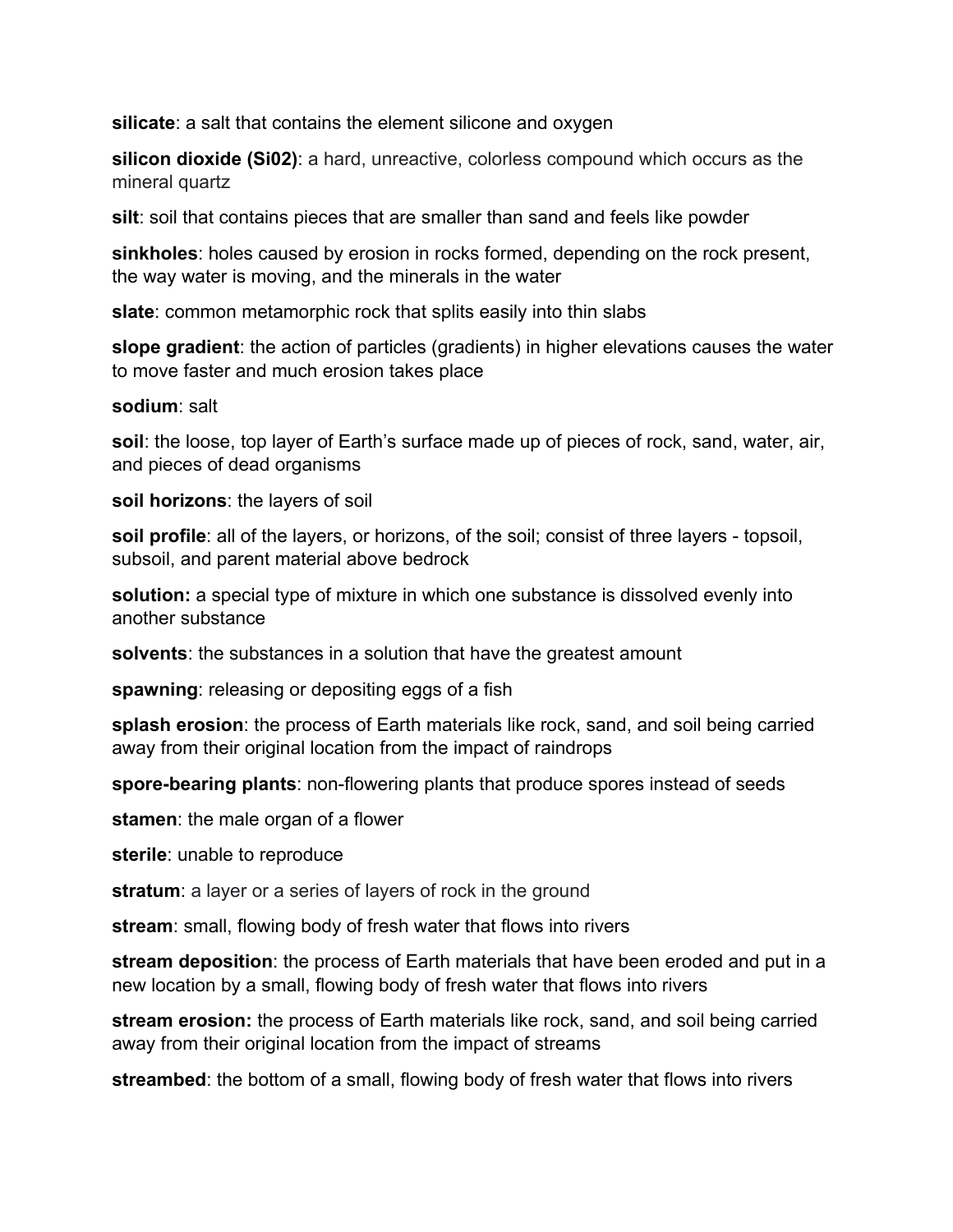**subduction zone**: the area in which the process of an oceanic crust converging with another oceanic crust, in which one of the two plates is denser (and usually older) and descends beneath the other

**subsoil**: second layer, or horizon, of the soil profile; contains humus and clay

**substrates**: underlying substances or layers

**suspended load:** fine sediments such as silt and clay that are usually deposited in still waters such as lakes, floodplains, and coastal areas

**sustainable**: able to be maintained at a certain rate or level

**symbiotic**: a relationship that exists between organisms of two different species that live together in direct contact

**synchronous reproduction**: the process by which all reproduce at one time to increase the odds of survival for offspring

**tannin**: a yellowish or brownish bitter-tasting organic substance present in some parts of trees used in leather production

**tectonic plate**: large sections of the Earth's crust and upper mantle that move in different directions and rates

**tendrils**: thin, stem-like parts of a climbing plant that holds on to walls or other plants for support

**terrace**: a flat area of ground

**territorial**: relating to the ownership of an area of land or sea

**Teton Range**: mountain range in northwestern Wyoming extending from Yellowstone National Park in the north to Grand Teton National Park in the south

**terrain**: a stretch of land

**terrestrial environment**: Land-based environments and ecosystems

**thigmotropism:** the ability for a plant to close its leaves when touched

**tiered**: having a series of rows or levels placed one above the other

**tissues**: a group of specialized cells that work together to perform a specific function

**topography**: the shape of the land

**topsoil**: top soil layer, or horizon; most suitable for plant growth when nutrient rich, containing a mixture of humus, clay, and minerals; most animals live on this layer

**torrent**: a strong and fast-moving stream of water or other liquid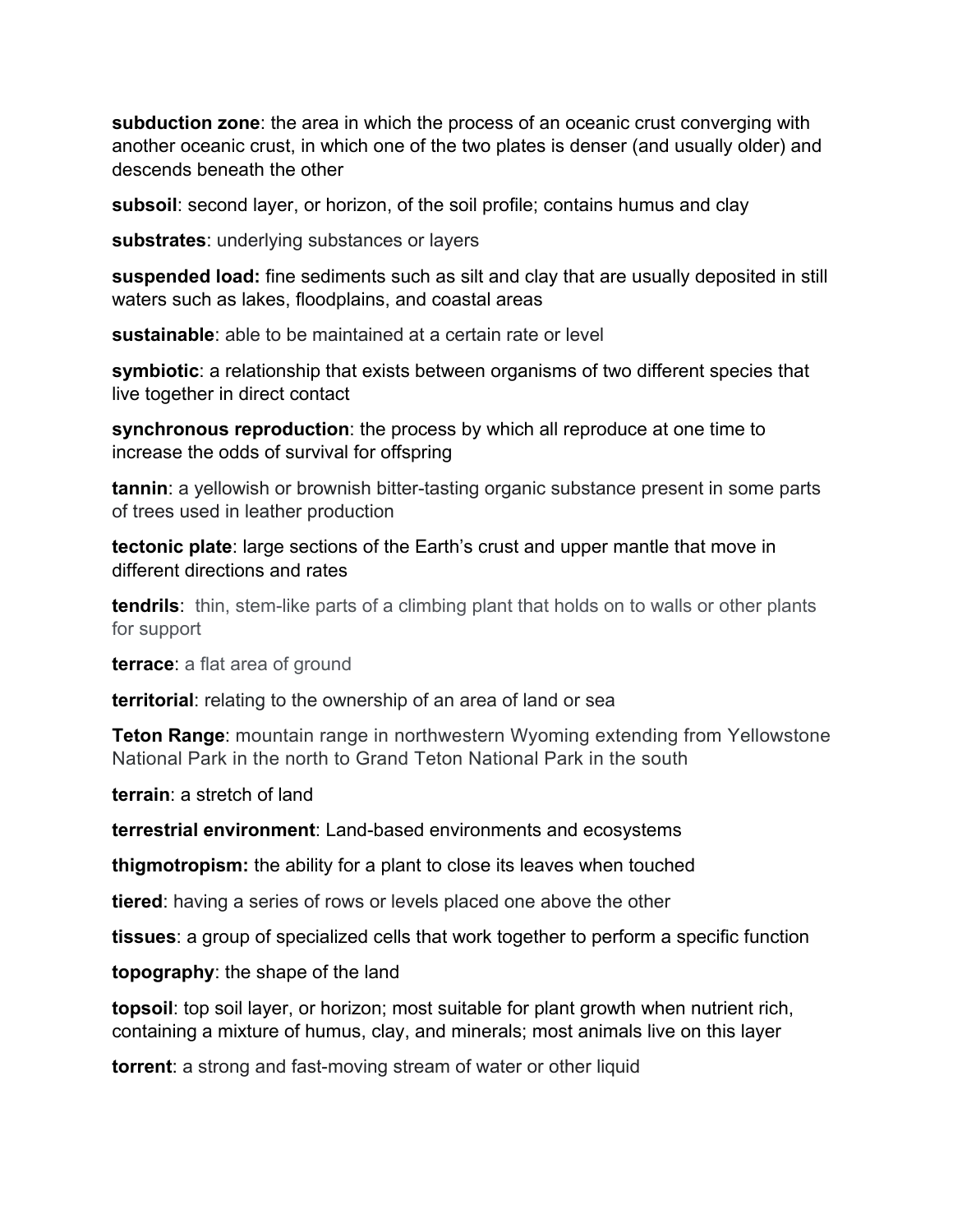**transparency**: the ability for a material to allow light to pass through so that objects behind can be distinctly seen

**transpiration**: the process in which plants store water inside of their cells then lose water through the leaves

**traverses**: to travel across or through

**treaty**: a formal agreement

**tree cavities**: hollow areas of trees

**tree swallows**: a common type of bird that nests in hollow areas of trees

**trellis**: a framework of light wooden or metal bars, chiefly used as a support for fruit trees or climbing plants

**tributaries**: bodies of waters that form when streams flow into each other

**trout**: common type of fish that are smaller than salmon and are restricted to cool fresh water

**turbulent**: moving unsteadily or violently

**uncharted**: something that is not recorded or plotted on a map

**understory**: a layer of vegetation beneath the main canopy of a forest

**uplift:** to raise the level of; a raised level

**valleys:** a lowland area between higher areas such as mountains

**vapor**: water's gaseous state

**vascular system**: a well-developed system used for transporting nutrients throughout an organism's body

**veins**: fingerlike bands in rocks in which hot mineral solutions may spread through small cracks in rock and harden

**vegetation**: plant life of an ecosystem

**velocity**: the speed and direction of an object

**venomous**: poisonous

**vertebrates**: animals with backbones

**vocalizations**: sounds or noises

**volcanic eruptions**: the natural occurrence when Earth material called lava comes out of the volcano, and flows down the side of the mountain (or is sent up into the air and lands nearby) where it hardens